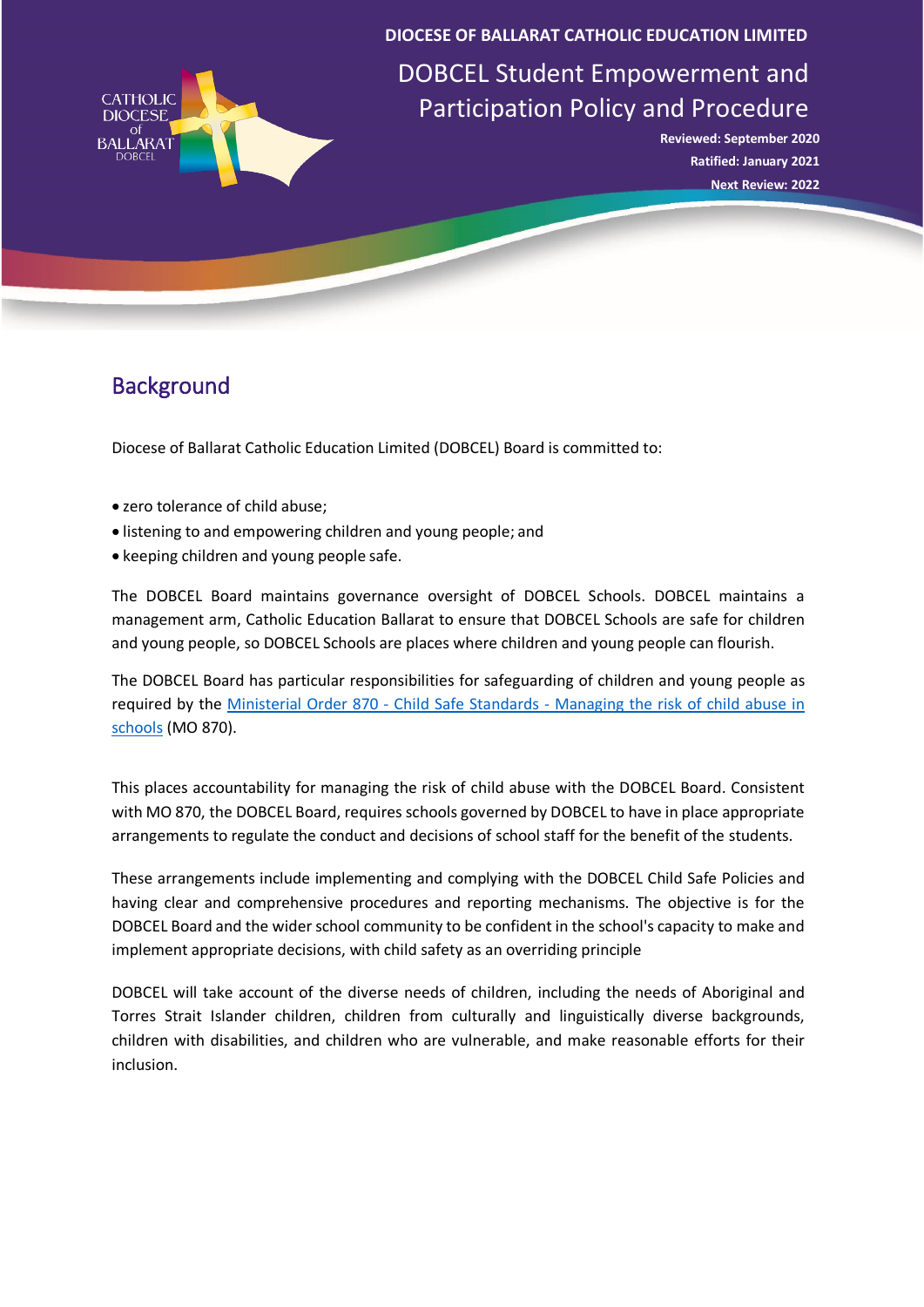## Policy Statement

The DOBCEL Board is responsible for the development of strategies to deliver appropriate education about:

- Standards of behaviour for students attending DOBCEL Schools
- Healthy and respectful relationships, including sexuality
- Resilience
- Child abuse awareness and prevention

The DOBCEL Board promotes the Child Safe Standards – Managing the risk of child abuse in schools Ministerial Order 870 and requires that schools ensure these Standards are promoted in ways that are readily accessible, easy to understand and user-friendly to children.

Students in DOBCEL Schools will take an active part in establishing and embedding appropriate standards of behaviour.

Students will be encouraged to make positive changes within the school environment and these strategies will be documented in schools.

Children have unique insights into their own lives, their needs and the world around them. They have a right to be heard and have their concerns and ideas taken seriously, particularly on matters that affect them – including how to keep them safe.

Children have a right to be heard and to have their concerns and ideas taken seriously.

In DOBCEL Schools, enabling and promoting the empowerment and participation of children includes:

- supporting children and young people to understand their rights, to contribute to child safety planning and to raise concerns
- promoting and encouraging children's participation in decision-making
- valuing and respecting children's opinions
- seeking children's views about what makes them feel safe and unsafe
- establishing an environment of trust and inclusion that enables children to ask questions and speak up if they are worried or feeling unsafe
- promoting children's participation provides valuable information about their experience.
- providing opportunities for children to participate and feel their contributions are valued; they are more likely to speak up when harmed or feeling unsafe

DOBCEL Schools will initiate student focus groups or surveys about various child safety issues in accordance with school review processes to determine the level of understanding and awareness in school communities.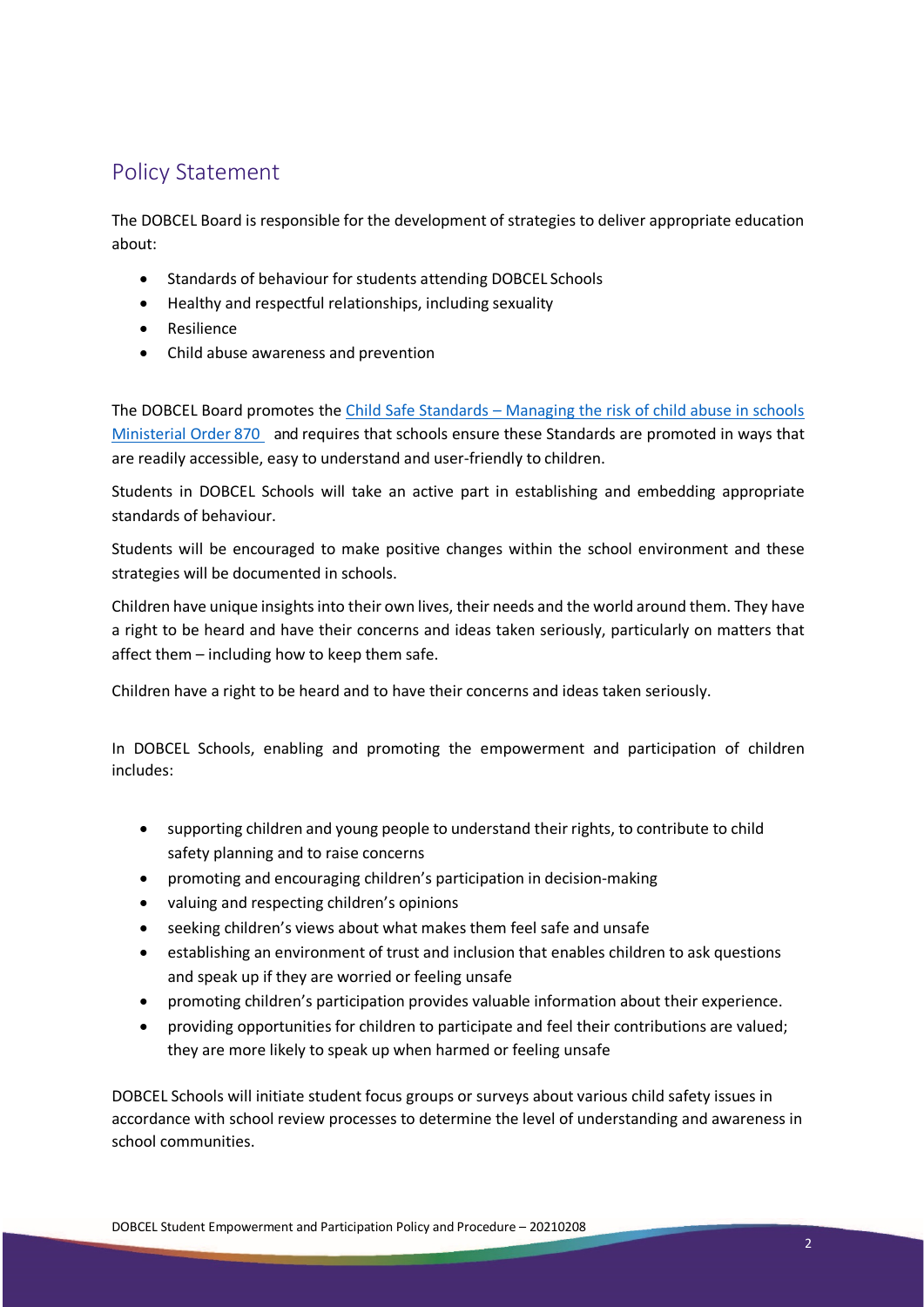## Procedures

These procedures are developed to assist DOBCEL Schools in addressing Child Safe Standard 7: Child Empowerment and Participation.

- 1. The school's child safety policies and procedures are readily accessible, easy to understand, and user-friendly to children.
- 2. The curriculum scope and sequence are developed so that it outlines an age-appropriate focus for resilience and healthy and respectful relationships at all year levels.
- 3. The school curriculum provides developmentally appropriate opportunities for students to learn about issues of safety, self-regulation, protection of self and others from abuse and understanding of their responsibilities and ethical choices.
- 4. Religious Education units reinforce and allow students to develop their understanding of and respect for the dignity of each person, social justice, reconciliation and respect for diversity.
- 5. Empowerment and participation of students in learning across the school is to be embedded through a whole-school strategic direction which may include the following:
	- development of strategies that demonstrate different levels of student voice
	- student surveys to assist with informing policies
	- student, staff and parent / care giver committees to review and collaborate on school initiatives
	- student developed policies and procedures on child safety
	- staff/student council
	- student-led conferences
	- curriculum planning that includes pre-testing and post-testing, student input on unit planning and directions
	- student developed child safety policy and student code of conduct
	- student feedback on teaching practice and learning
	- focus group and action research on learning and wellbeing
	- curriculum focus on healthy and respectful relationships (including sexuality), resilience, and child abuse awareness and prevention
- 6. Staff undertake professional learning on student voice, empowerment and participation and ways of creating a culture that encourages students to report issues that limit their own and others' personal safety.
- 7. Pastoral structures in the school enable the establishment of rules, supportive processes for students to raise issues, the monitoring of student wellbeing and the development and monitoring of personal safety.
- 8. Schools will systematically review and monitor curriculum and procedures and the impact of these on student outcomes.
- 9. Age and developmentally appropriate procedures and strategies are in place and communicated broadly so that students know how to report both concerns and any form of abuse.